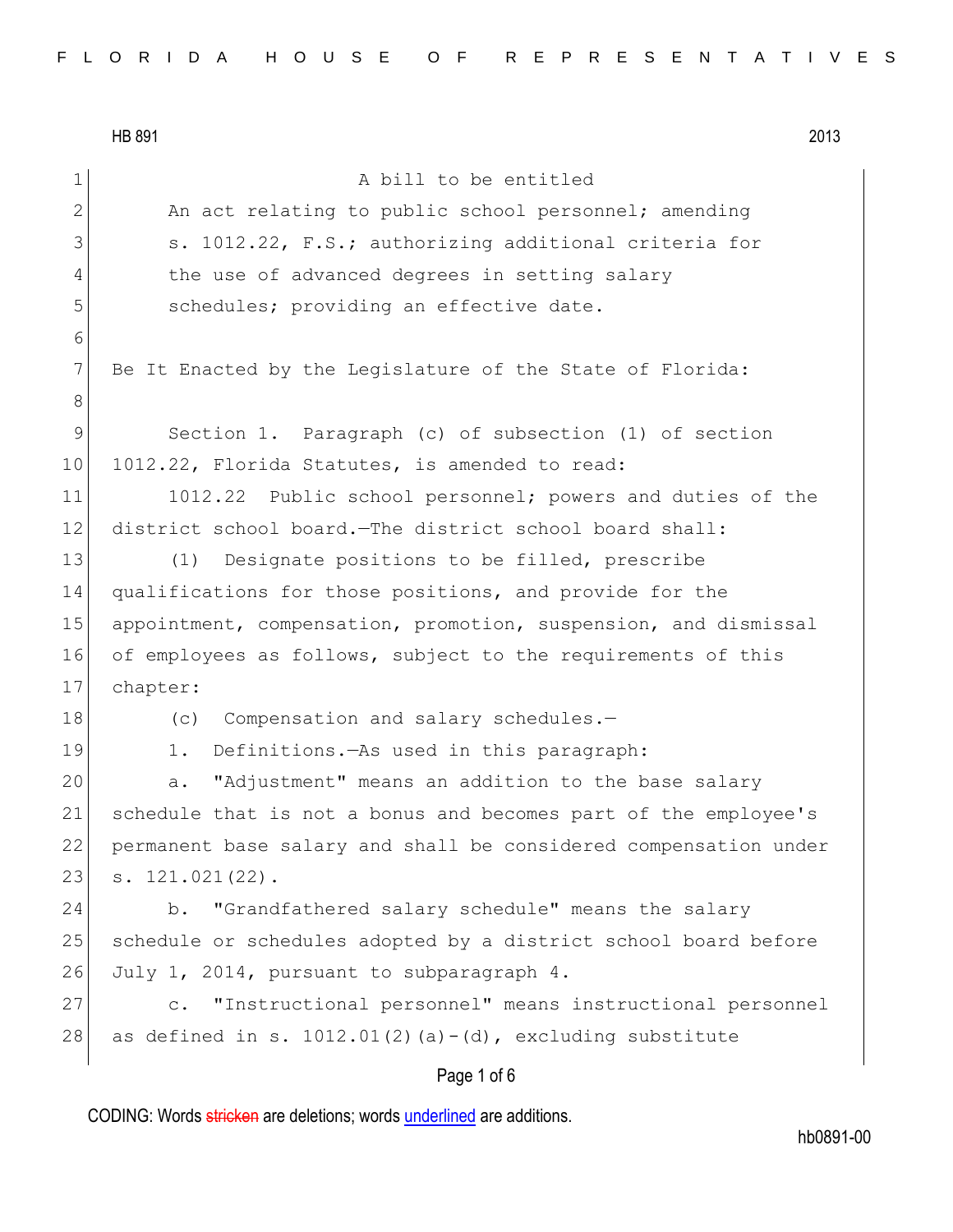29 teachers.

30 d. "Performance salary schedule" means the salary schedule 31 or schedules adopted by a district school board pursuant to 32 subparagraph 5.

33 e. "Salary schedule" means the schedule or schedules used 34 to provide the base salary for district school board personnel.

35 f. "School administrator" means a school administrator as 36 defined in s. 1012.01(3)(c).

37 g. "Supplement" means an annual addition to the base 38 salary for the term of the negotiated supplement as long as the 39 employee continues his or her employment for the purpose of the 40 supplement. A supplement does not become part of the employee's 41 continuing base salary but shall be considered compensation 42 under s. 121.021(22).

43 2. Cost-of-living adjustment.—A district school board may 44 provide a cost-of-living salary adjustment if the adjustment:

45 a. Does not discriminate among comparable classes of 46 employees based upon the salary schedule under which they are 47 compensated.

48 b. Does not exceed 50 percent of the annual adjustment 49 provided to instructional personnel rated as effective.

50 3. Advanced degrees.—A district school board may not use 51 advanced degrees in setting a salary schedule for instructional 52 personnel or school administrators hired on or after July  $1$ , 53 2011, unless the advanced degree:

54 a. Is held in the individual's area of certification;

55 b. Is in the subject area that the individual is currently 56 teaching; or

### Page 2 of 6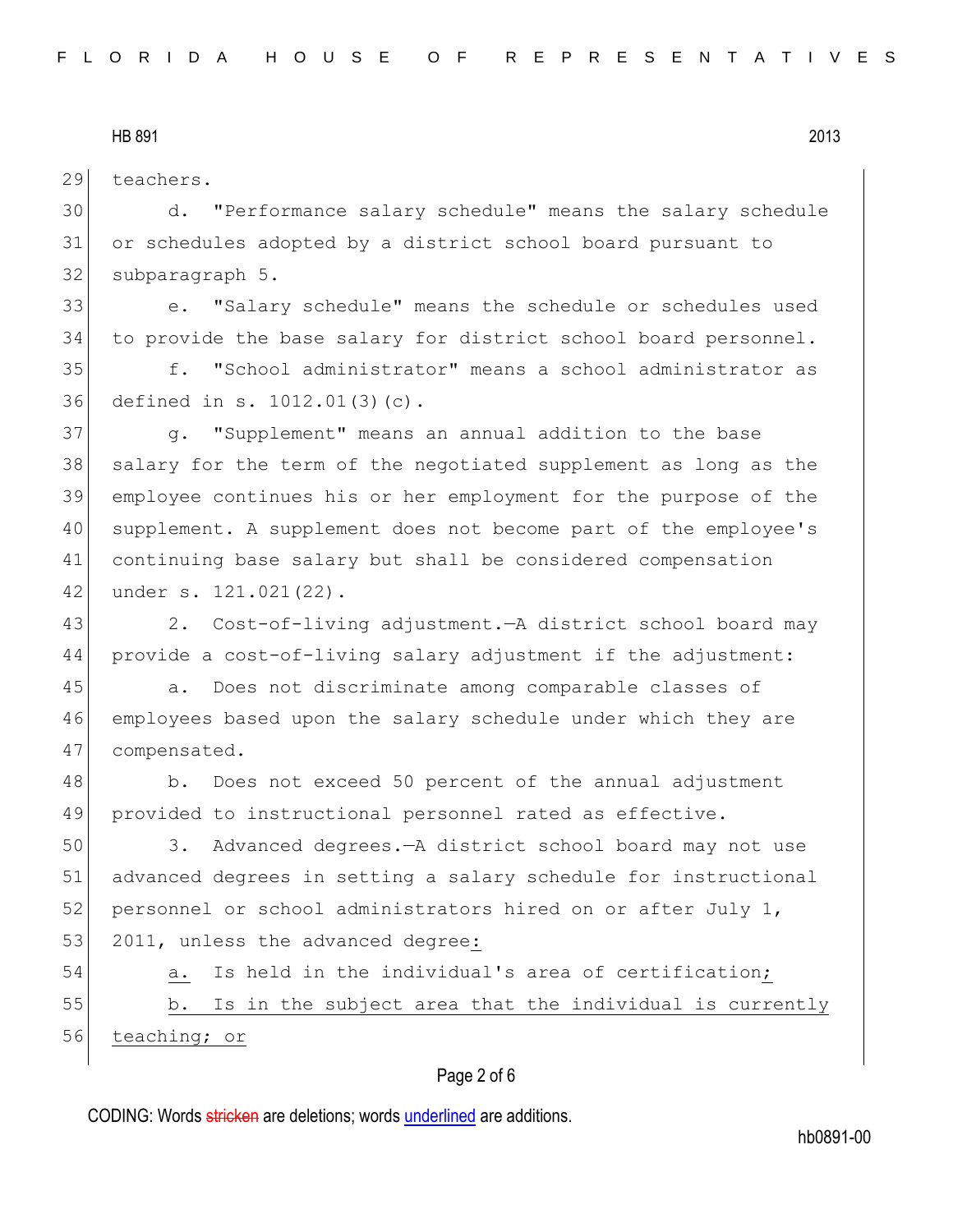57 c. Is identified by the school district as having 58 application that is relevant to school-based learning. 59 60 An advanced degree may be used only for purposes of and is only 61 a salary supplement. 62 4. Grandfathered salary schedule.-63 a. The district school board shall adopt a salary schedule 64 or salary schedules to be used as the basis for paying all 65 school employees hired before July 1, 2014. Instructional 66 personnel on annual contract as of July 1, 2014, shall be placed 67 on the performance salary schedule adopted under subparagraph  $5.$ 68 Instructional personnel on continuing contract or professional 69 service contract may opt into the performance salary schedule if 70 the employee relinquishes such contract and agrees to be 71 employed on an annual contract under s. 1012.335. Such an 72 employee shall be placed on the performance salary schedule and 73 may not return to continuing contract or professional service 74 contract status. Any employee who opts into the performance 75 salary schedule may not return to the grandfathered salary 76 schedule. 77 b. In determining the grandfathered salary schedule for

78 instructional personnel, a district school board must base a 79 portion of each employee's compensation upon performance 80 demonstrated under s. 1012.34 and shall provide differentiated 81 pay for both instructional personnel and school administrators 82 based upon district-determined factors, including, but not 83 limited to, additional responsibilities, school demographics, 84 critical shortage areas, and level of job performance

# Page 3 of 6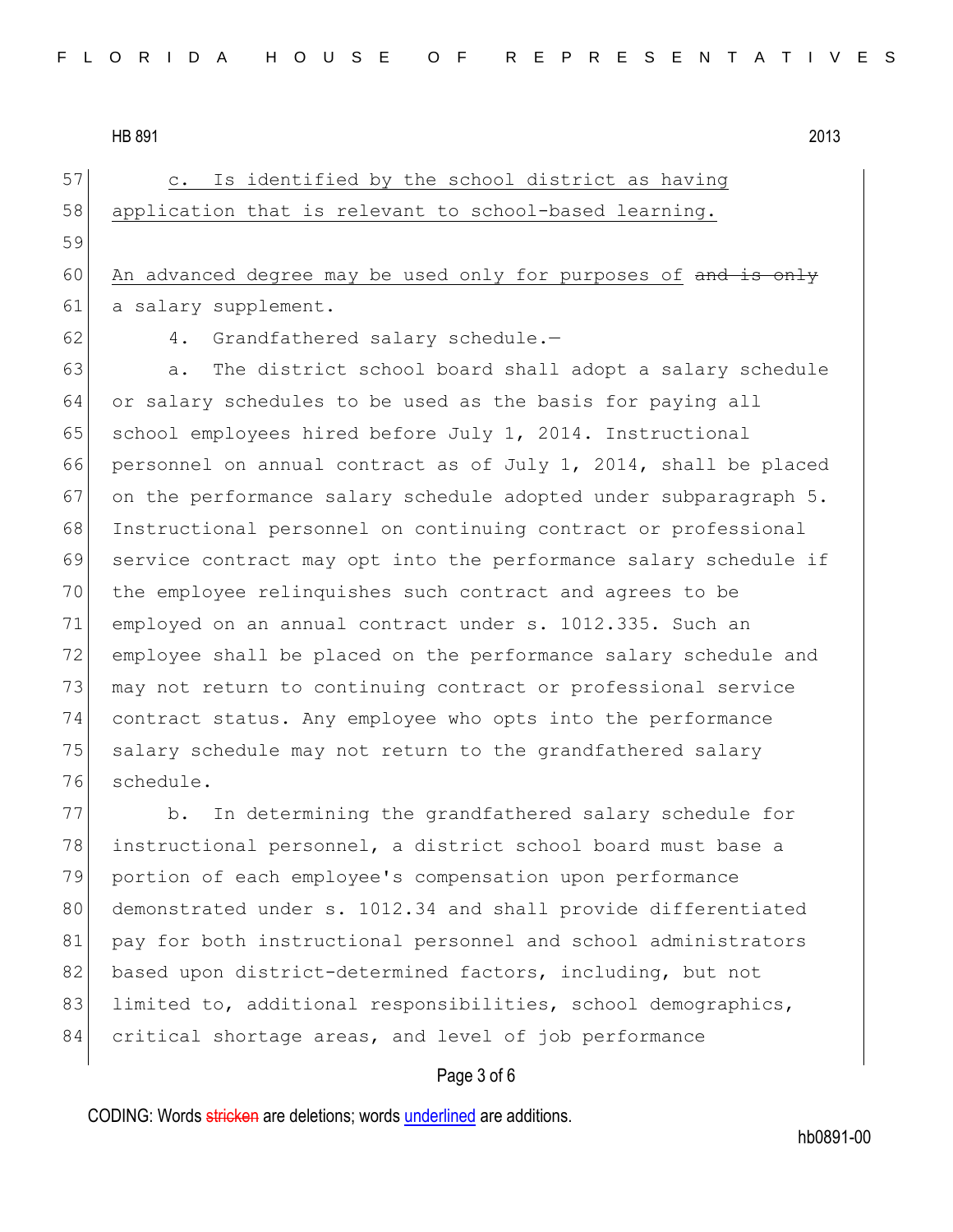85 difficulties.

86 5. Performance salary schedule.—By July 1, 2014, the 87 district school board shall adopt a performance salary schedule 88 that provides annual salary adjustments for instructional 89 personnel and school administrators based upon performance 90 determined under s. 1012.34. Employees hired on or after July 1, 91 2014, or employees who choose to move from the grandfathered 92 salary schedule to the performance salary schedule shall be 93 compensated pursuant to the performance salary schedule once 94 they have received the appropriate performance evaluation for 95 this purpose. However, a classroom teacher whose performance 96 evaluation utilizes student learning growth measures established 97 under s. 1012.34(7)(e) shall remain under the grandfathered 98 salary schedule until his or her teaching assignment changes to 99 a subject for which there is an assessment or the school 100 district establishes equally appropriate measures of student 101 learning growth as defined under s. 1012.34 and rules of the 102 State Board of Education.

103 a. Base salary.—The base salary shall be established as 104 follows:

105 (I) The base salary for instructional personnel or school 106 administrators who opt into the performance salary schedule 107 shall be the salary paid in the prior year, including 108 adjustments only.

 (II) Beginning July 1, 2014, instructional personnel or 110 school administrators new to the district, returning to the district after a break in service without an authorized leave of absence, or appointed for the first time to a position in the

### Page 4 of 6

CODING: Words stricken are deletions; words underlined are additions.

hb0891-00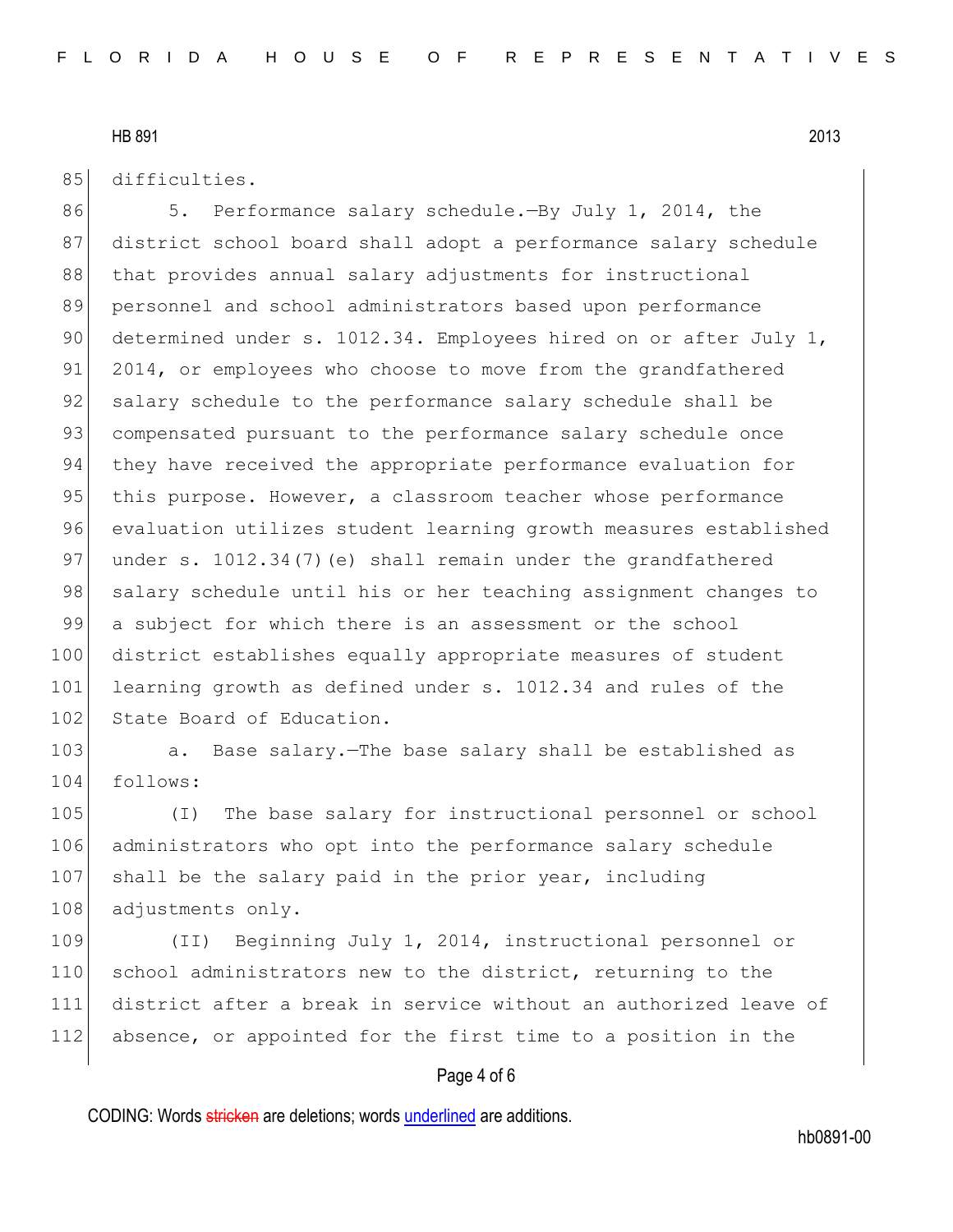113 district in the capacity of instructional personnel or school 114 administrator shall be placed on the performance salary 115 schedule.

116 b. Salary adjustments.—Salary adjustments for highly 117 effective or effective performance shall be established as 118 follows:

119 (I) The annual salary adjustment under the performance 120 salary schedule for an employee rated as highly effective must 121 be greater than the highest annual salary adjustment available 122 to an employee of the same classification through any other 123 salary schedule adopted by the district.

124 (II) The annual salary adjustment under the performance 125 salary schedule for an employee rated as effective must be equal 126 to at least 50 percent and no more than 75 percent of the annual 127 adjustment provided for a highly effective employee of the same 128 classification.

129 (III) The performance salary schedule shall not provide an 130 annual salary adjustment for an employee who receives a rating 131 other than highly effective or effective for the year.

132 c. Salary supplements.—In addition to the salary 133 adjustments, each district school board shall provide for salary 134 supplements for activities that must include, but are not 135 limited to:

136 (I) Assignment to a Title I eligible school.

137 (II) Assignment to a school that earned a grade of "F" or 138 three consecutive grades of "D" pursuant to s. 1008.34 such that 139 the supplement remains in force for at least 1 year following 140 improved performance in that school.

### Page 5 of 6